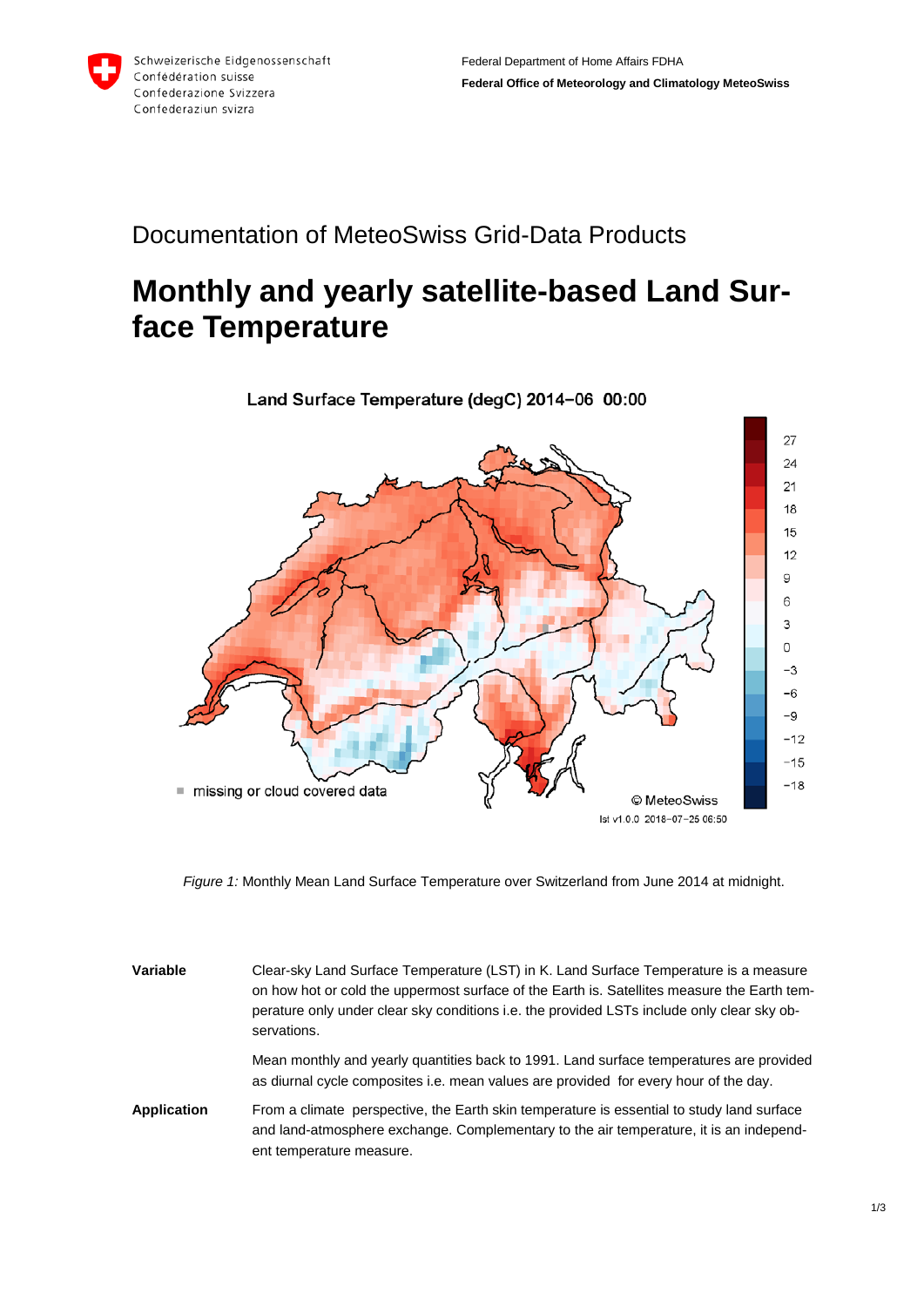Climate Analysis, Weather- and Climate Model validation, Drought and heat wave analysis, Land-atmosphere exchange studies.

**Overview** The dataset provides land surface temperature on a high resolution grid with validated accuracy. The dataset is entirely derived from Meteosat satellite measurements by use of a physical, radiative-transfer based-retrieval algorithm. The method has been validated using skin temperature measurements in Africa and Europe. Satellites measure the Earth temperature only under clear sky conditions i.e. the provided LSTs include only clear sky observations.

> This data set is linked to our international collaboration with the EUMETSAT sponsored Satellite Application Facility on Climate Monitoring (CM SAF) where we derive land surface temperatures for the full Meteosat disk for the whole range of Meteosat satellite sensors since 1991.

**Data base** The MVIRI (Visible and InfraRed Imager) and SEVIRI (Spinning Enhanced Visible and Infrared Imager) sensor on board the EUMETSAT Meteosat First and Second Generation satellite serves as the foundation for this data set.

> The Land Surface Temperature data is derived from two Meteosat heritage channels. MVI-RI data are carefully inter-calibrated using daily calibration coefficients provided by EUMETSAT to ensure climate quality. For the processing Level 1.5 data are used. The data is processed at 15 minutes intervals at the native satellite resolution. Data gaps might occur during satellite calibration, satellite maneuvers or technical failures in the transmission or EUMETSAT processing facilities. To ensure consistency between medium resolution MVIRI and high resolution SEVIRI data, the data are resampled to a 0.05° latitude and longitude grid after the processing.

**Method** The Land Surface Temperature data is derived from a single MFG MVIRI and MSG SEVIRI thermal channel. The implemented model is a radiative transfer-based approach proposed by Duguay-Tetzlaff et al. (2015) for climatological LST retrieval. Cloud screened and intercalibrated infrared top-of-atmosphere satellite radiances are corrected for atmospheric path radiances and surface emissivity to obtain LST. Radiative transfer models can be used to estimate the upward and downward atmospheric path radiance and the atmospheric transmittance in the thermal infrared for a specific atmospheric profile. The atmospheric path radiances and the atmospheric transmittance is estimated using the Radiative Transfer for TOVS (RTTOV) radiative transfer model. The atmospheric temperature and moisture profiles required for the radiative transfer runs are taken from ECMWF ERA-Interim profiles. The surface emissivity is surface emissivity is taken from the satellite-based University of Wisconsin Baseline Fit Emissivity Database (Seemann et al. 2008).

The algorithm is described in detail in Duguay-Tetzlaff et al. (2017).

**Target users** Climate Modelers, Climate Researchers.

**Accuracy and interpretation** The accuracy of the data is characterized in Duguay-Tetzlaff et al. (2017). Monthly data reveal a mean bias of 0.8 K and a bias corrected root mean square error of 0.9 K compared to more than 50,000 in-situ LSTs measurements over Africa and Europe. The selected validation stations include different climate zones. Root mean square differences are generally below 2 K, except for very moist atmospheres. The decadal stability is 0.4 K when